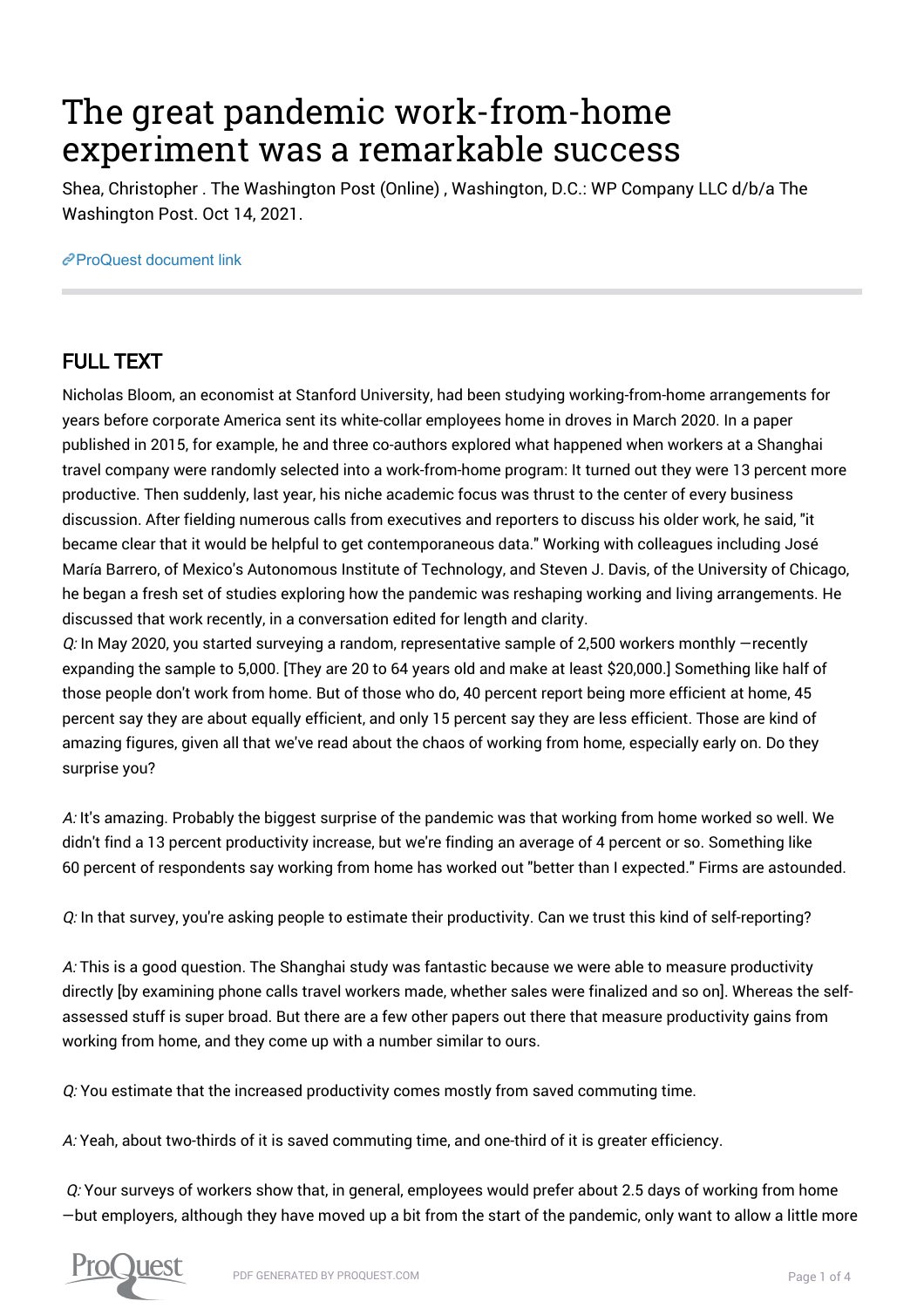than one day. Does that suggest a clash when things return to normal?

A: There are two dimensions to look at there. You have to break it down to those who can and those that can't work from home. Those who can are basically university grads, professionals, managers and so on —about half the workforce. And then there's those that can't, who are front-line manufacturing, retail, health care. That second group definitely wants to work from home, but they're not going to get it. Their jobs just can't be done remotely. So in some ways, it's a clash.

But the other workers —those who worked from home during the pandemic —have won, in a sense. From the start of our survey, they've said they want to work from home two to two and a half days a week. Now employers have edged up to meet what employees want. And that's driven partly by managers becoming more comfortable with the idea of working from home, but it's primarily driven by labor market strength.

Goldman Sachs and JPMorgan are good examples. They both announced [at first] that people were going to come back to the office five days a week. They've basically given up on that. It's impossible. And the reason is Merrill Lynch, Morgan Stanley, Deutsche Bank, Citibank are not doing that. If Goldman Sachs and JPMorgan try to force people back, a bunch of people will say, "Get lost, I'm quitting."

Q: There's some skeptics of working from home, like the economists Ed Glaeser and David Cutler, who think cities are important, offices are important: These interpersonal connections fuel productivity.

A: I'm very aligned with that. I am uniformly advising organizations that the default is hybrid, which means either two or three days in the office. So I am totally on board that there are major benefits from meeting in person. The research evidence for that is honestly a lot lighter —but my experience is guided by literally hundreds of managers who say, over and over and over again, you need face-to-face interaction to really spark innovation and culture. And so I'm totally on board with that.

I just don't think you need five days a week. In a hybrid plan, the team comes in three days. We all agree on the same days. On those three days we have all our meetings, trainings, events, lunches —the hyper-social things. Then the other two days we work from home. So we end up spending as much face time together as we ever did. We just crush it into three days. We reallocate the quiet time we used to have at work to the two days we are at home. It's honestly better time management.

Q: Your survey also covers some cultural issues. It sounds like the handshake is dead —but women and men have different preferences. Does that suggest another kind of culture clash when we return?

A: Pre-pandemic, both men and women, about two-thirds of them, would shake hands. Post-pandemic, men have moved to about a third each: verbal greeting, handshake, fist bump. Women have moved two-thirds to a verbal greeting. So women have made the greatest change —but generally, if you'll be greeting someone and you don't know them, I really wouldn't put your hand out because it's unlikely that's going to be a welcome gesture. I've heard anecdotes from women, though, who'll say: "I came back from this meeting, and the client was a senior male. He pumped the hand of everyone in the room. And most of us ran out of the meeting as soon as we could and went to the bathroom to cleanse our hands." The unwanted handshake could be seen as a kind of microaggression.

Q. You also have a paper called "The Donut Effect of Covid-19 on Cities," which documents —using post office data and changing housing prices —how people are moving from central business districts to inner suburbs, and from inner suburbs to outer suburbs.

A. There was an extreme doughnut effect in the pandemic. What's more interesting is the post-pandemic question:

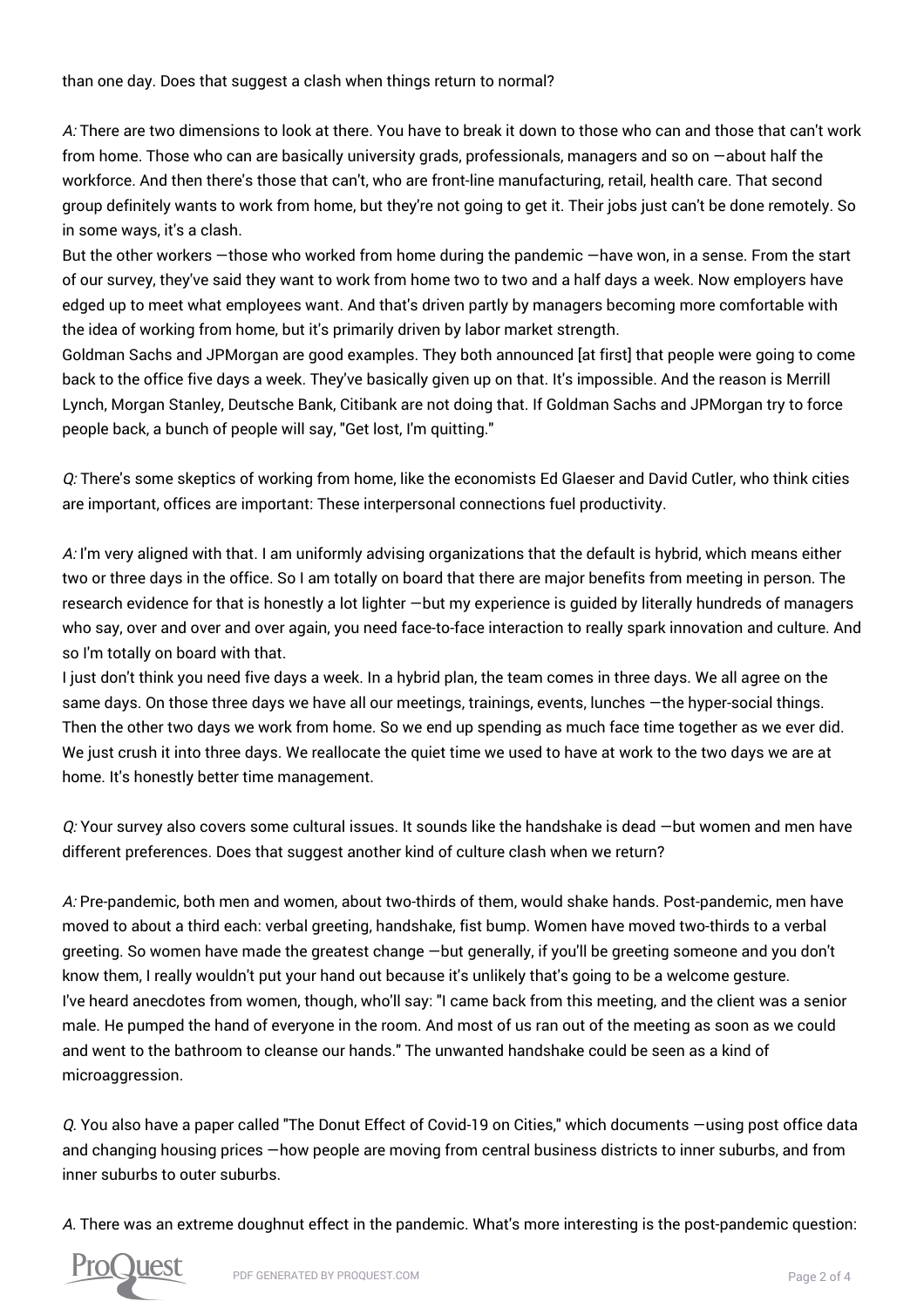Will this survive, and how does that affect the big city? I think it will survive. [One piece of evidence -since home prices represent a bet on the future value of properties —is that prices in the outer suburbs in the 12 largest cities are up about 12 percent from pre-pandemic values, while prices in the central business districts are down about 3 percent.]

So demand and higher property prices get moved out to the suburbs, and the centers get cheaper and a bit emptier. I think that's really great, because the one group of workers that really do need to be in city centers are lower-income workers that are essential service workers —people that have to work every day. It makes much more sense for them to be in the city centers and for investment bankers and techies that can work from home to be out in the suburbs. It's one step toward unraveling the affordability crisis —not a big step, I have to say, but it's one step.

## DETAILS

| Subject:                       | Women; Central business districts; Employees; Pandemics; Cities; Housing prices;<br>Productivity; COVID-19                           |
|--------------------------------|--------------------------------------------------------------------------------------------------------------------------------------|
| <b>Business indexing term:</b> | Subject: Central business districts Employees Housing prices Productivity                                                            |
| Company / organization:        | Name: Goldman Sachs Group Inc; NAICS: 523110, 523120                                                                                 |
| <b>Publication title:</b>      | The Washington Post (Online); Washington, D.C.                                                                                       |
| <b>Publication year:</b>       | 2021                                                                                                                                 |
| <b>Publication date:</b>       | Oct 14, 2021                                                                                                                         |
| Section:                       | Opinions                                                                                                                             |
| <b>Publisher:</b>              | WP Company LLC d/b/a The Washington Post                                                                                             |
| Place of publication:          | Washington, D.C.                                                                                                                     |
| <b>Country of publication:</b> | United States, Washington, D.C.                                                                                                      |
| <b>Publication subject:</b>    | <b>General Interest Periodicals--United States</b>                                                                                   |
| <b>ISSN:</b>                   | 26419599                                                                                                                             |
| Source type:                   | Blog, Podcast, or Website                                                                                                            |
| Language of publication:       | English                                                                                                                              |
| Document type:                 | <b>News</b>                                                                                                                          |
| ProQuest document ID:          | 2581971249                                                                                                                           |
| <b>Document URL:</b>           | https://www.proquest.com/blogs-podcasts-websites/great-pandemic-work-home-<br>experiment-was/docview/2581971249/se-2?accountid=44910 |